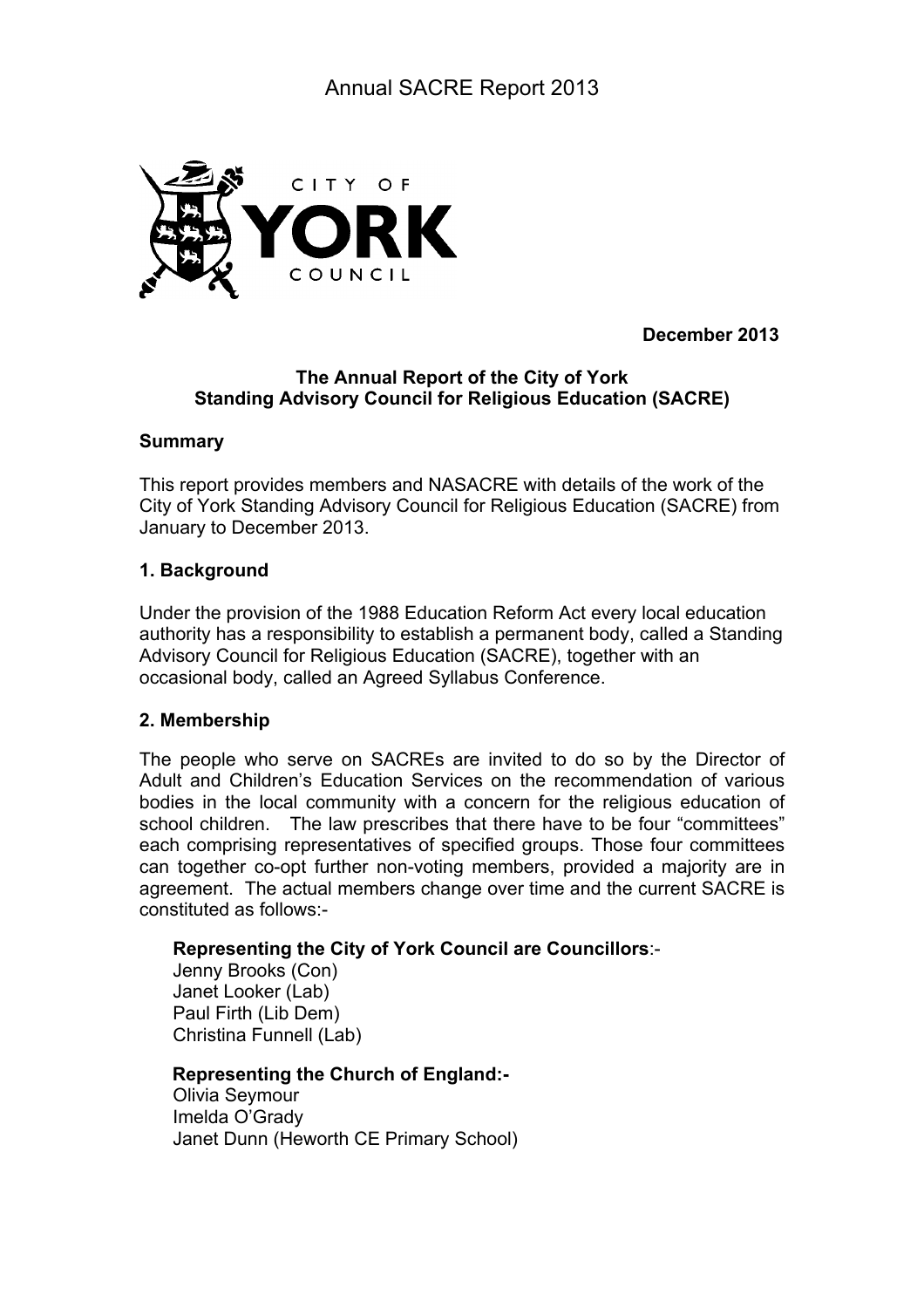## **Representing Other Denominations / Faith Communities**:-

Revd Ann M Vaughan (Methodist) Tracey Copestake (Religious Society of Friends) Suraya Lloyd (Muslim) Jerry Karlin (Jewish, Vice Chair) Daryoush Mazloum (York Baha'i Community)

### **Representing Teachers:-**

Shabana Jabbar (Head of RE, York High; Chair) Caroline Moore (Archbishop Holgate's) Claire Hennigan (Yearsley Grove) Jenny Mooney (Westfield) Kate Sowter (St Lawrence's) Keith Geary (Canon Lee) Lisa Furtado-Morris (Westfield) Josh Warren

## **Co-opted:-**

Mick Phythian (Humanist)

## **In attendance:-**

Mike Jory (Education Adviser) Claire Marshall (Clerk) Naomi Watson (Clerk)

# **3. Religious Education**

During the period January 2013 to December 2014 there were no Ofsted subject inspections of Religious Education. Of the schools inspected during 2013 all were seen to be making at least satisfactory provision for developing SMSC and in a number of schools the promotion of SMSC was seen to be a strength. Inspection reports indicate that all schools appear to be compliant in the statutory provision of RE.

There have been 3 SIAMS inspections in York since last December - 2 VC Primary and 1 VA Secondary

Dunnington and St Pauls are both VC so RE not specifically reported on but both were outstanding overall

The VA secondary - Manor Academy was graded outstanding overall and outstanding for RE All the reports are public documents and are available on http://www.dioceseofyork.org.uk/your-schools/our-schools/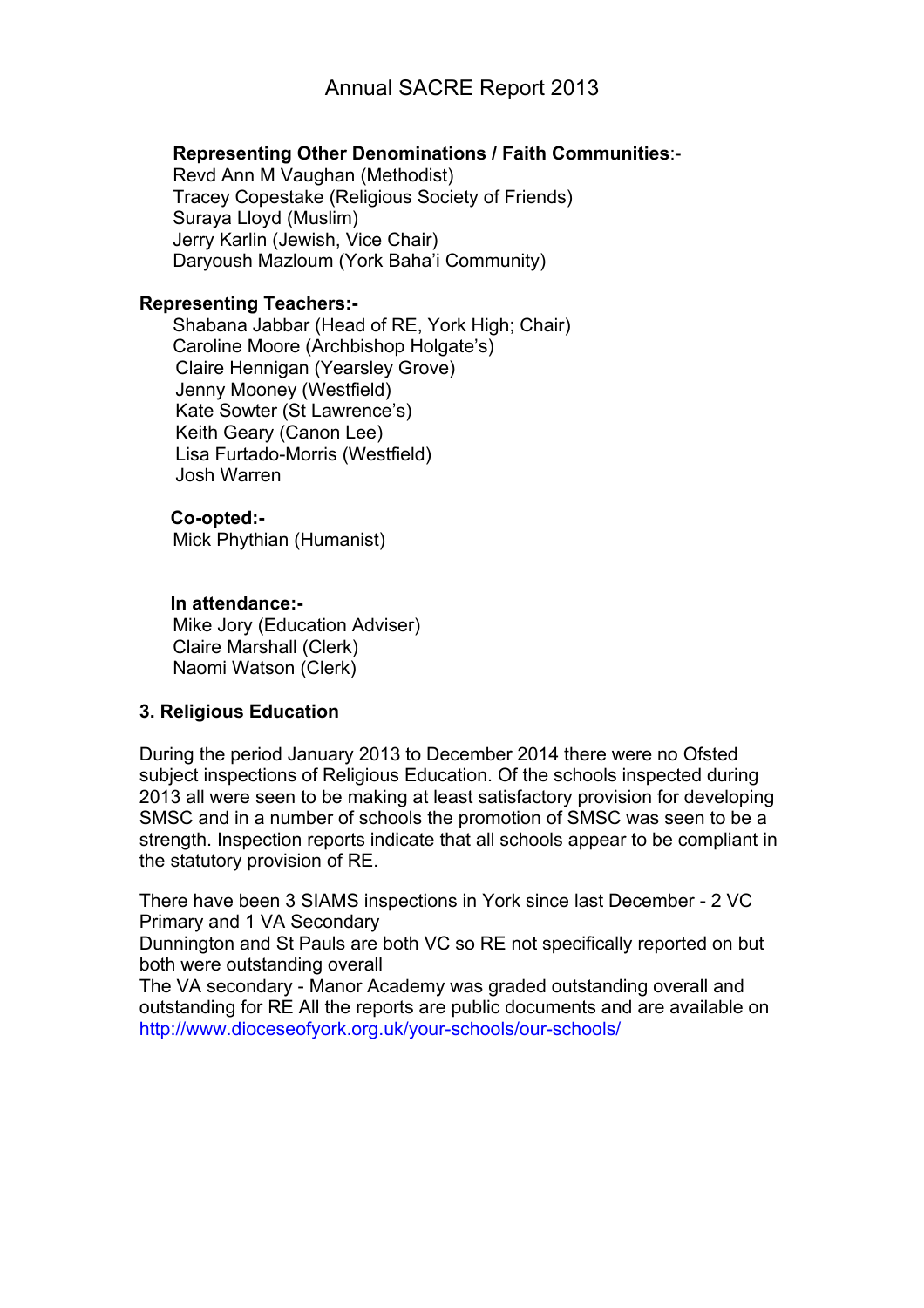As in 2012 the number of pupils taking accreditation at the end of KS4 continued to rise with a higher number of pupils taking the full course GCSE at the end of KS4. This indicates that the subject continues to have a place in the secondary school curriculum in York despite changes to the KS4 league tables and the introduction of the EBacc.

During 2013-14 SACRE intends to work with York Challenge Partners to gain an understanding of the quality of teaching and learning in R.E. in both primary and secondary schools.

# **4. Collective Worship**

Besides Religious Education each local authority must work with its SACRE to monitor the provision of daily collective worship. As a result of changes to the Ofsted framework and in the absence of further guidance, the City of York SACRE has compiled and published guidance to support Collective Worship in schools in the City, which it continues to promote within schools. The guidance can be found on the City of York SACRE website.

# **5. Update on the work of SACRE**

• The following priorities for the development of SACRE have been discussed and a SACRE development plan 2013-2015 has been drafted and shared with SACRE members:

(1) Raising the profile of SACRE.

(2) Developing a CPD programme for R.E. teachers.

(3) The development of a Youth SACRE

- In the past twelve months three SACRE meetings have been held and attendance at has noticeably improved.
- Primary training through a network learning group supporting effective teaching and learning in RE has been provided by the Chair of SACRE
- SACRE continues to identify best practice models that promote flexible and creative approaches to teaching and learning in RE. This will be a growing focus for SACRE's work following the publication of the RE Review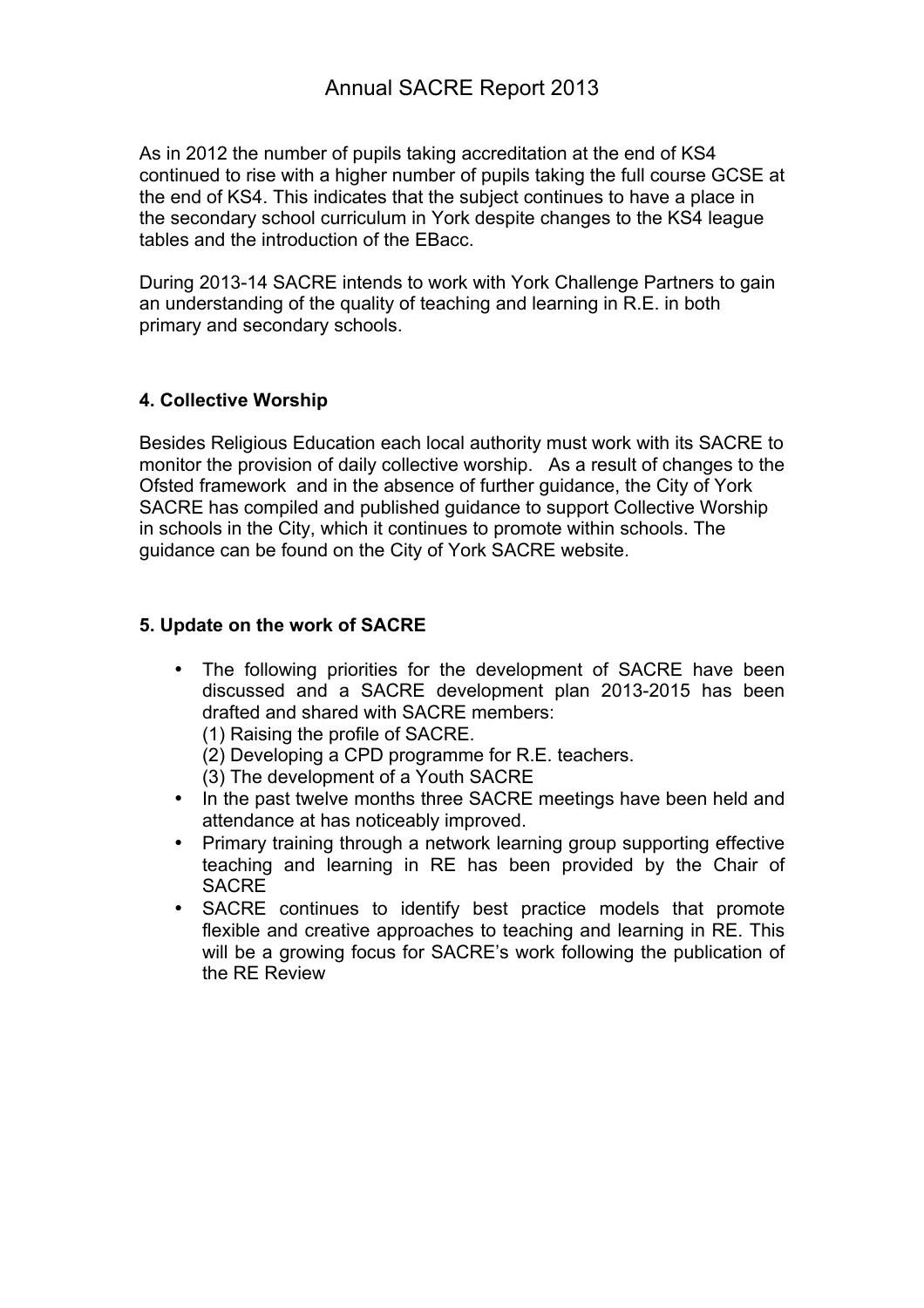# **6. Support for Schools**

Members of SACRE are keen to support staff in schools to raise standards in RE and have been kept up to date with the strategies to achieve this through who is supporting RE and Collective Worship, on behalf of the LA and also by:-

- Support for RE subject leaders through the primary and secondary Curriculum Support and Network Learning Groups as they work together to implement the Agreed Syllabus.
- SACRE is continuing to support the work of the Yorkshire & Humber Faiths Forum.
- Members of SACRE are actively involved in planning the City of York Council's commemorations for Holocaust Memorial Day in January 2014. SACRE is providing financial support to develop teaching and learning materials for schools

### **7. Analysis of Examination Results for Religious Studies/Education Summer 2013**

#### **A2 Level**

All five 11-18 secondary schools in the City and York College entered students for the A2 level examinations in Religious Studies and success rates remain high. All Saints had 31 entries, Archbishops had 2, Huntington 13, Fulford 6 and Joseph Rowntree 2. York College entered 32.

| Entries A* A B C D E U Total |  |  |  |  |
|------------------------------|--|--|--|--|
| 4 18 33 19 8 4 0 86<br>86    |  |  |  |  |

#### **AS Level**

Two 11-18 secondary schools in York and York College entered a number of students for the AS level examinations in Religious Studies.

| Entries A B C D E U Total |                 |  |  |  |
|---------------------------|-----------------|--|--|--|
| 28                        | 1 10 4 7 5 1 28 |  |  |  |

#### *Commentary*

There were slightly fewer students studying at AS level in 2012-13, however the number studying and achieving full A level continued to improve. The schools attracting the largest number of students continue to be All Saints and Huntington. The majority of students achieve at the highest grades A\*-C with the percentage of students achieving A\*-C above 80% consistently which indicates that the quality of teaching post 16 remains good.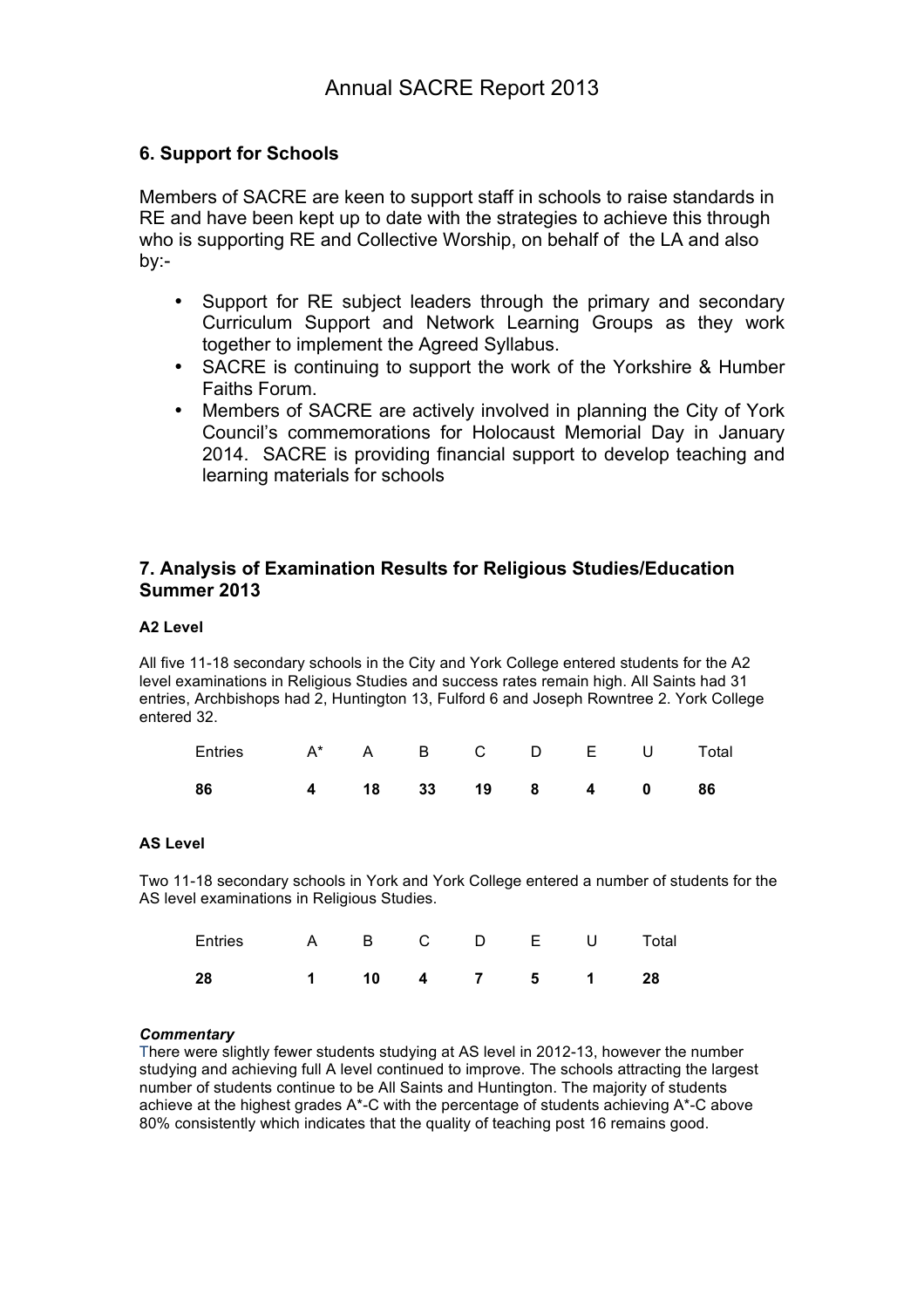### **Full Course GCSE**

|                          | Entries           | $A^*$ -C %           | $A^*$ -G%            |
|--------------------------|-------------------|----------------------|----------------------|
| 2013<br>2012<br>2011     | 794<br>736<br>685 | 73.0<br>71.6<br>70.1 | 98.7<br>98.5<br>96.5 |
| <b>Short Course GCSE</b> |                   |                      |                      |
|                          | Entries           | $A^*$ -C %           | $A^*$ -G%            |
| 2013<br>2012<br>2011     | 660<br>705<br>834 | 62.4<br>61.3<br>62   | 97.1<br>99.0<br>97.4 |

### **ELQ B and C**

York High School entered 21 students for this entry level accreditation and achieved the following:

|      | Entries L2 $(A^{\star} - C)$ | L1 $(A^* - G)$ |     |
|------|------------------------------|----------------|-----|
| 2013 | 21                           | 47.6           | 4.8 |
| 2012 | 40                           | 35.0           | 5.0 |

#### *Commentary*

The Entry Level Qualification, which is designed especially for lower attaining pupils who need additional support to achieve qualifications, was delivered at York High only in 2013. In 2012, 2 further establishments offered the ELQ in Religious Studies.

### **8. Methods of Teaching**

The Agreed Syllabus provides a comprehensive framework for teaching and learning and assessment of pupils' knowledge and understanding of religions. Resources are available for all teachers in York for the teaching of RE from the York St John University's David Hope RE Centre, which also provides access to resources via its website.

SACRE keeps a watching brief on national developments taking place around the R.E. curriculum. The R.E. Review was published in November 2013 and several members of SACRE attended the launch event. SACRE will issue further advice and guidance to schools in 2013-14.

### **9. Complaints regarding the teaching of RE**

None were made to SACRE during this reporting year.